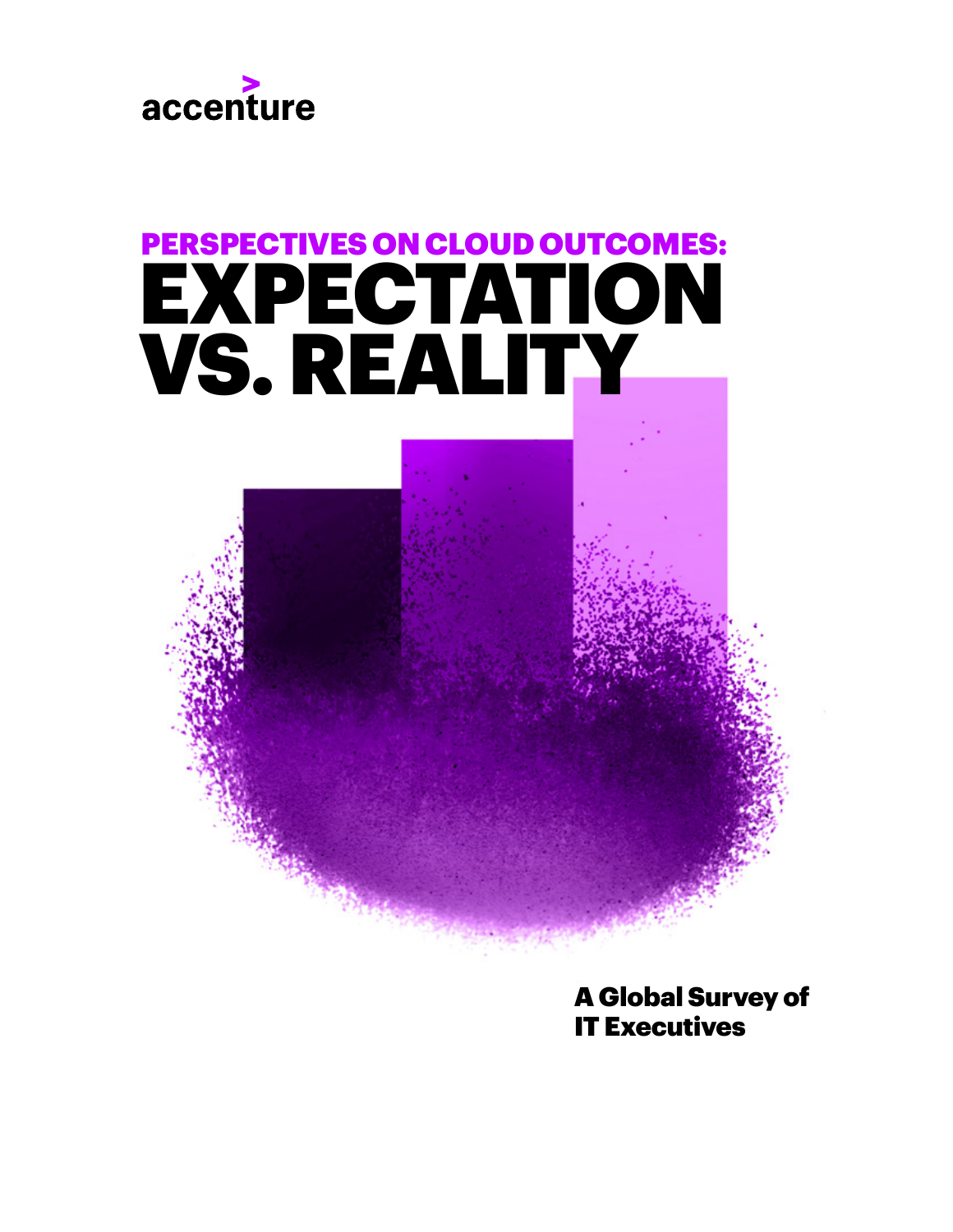#### The move to Cloud more critical than ever.

With 77% of enterprises reporting that they have at least one application or a portion of their enterprise computing infrastructure in the cloud<sup>1</sup>, most businesses have made some attempt to capture the benefits of efficiency, elasticity and innovation promised by cloud. And, according to Accenture's recently released [Future Systems](https://www.accenture.com/us-en/insights/future-systems/future-ready-enterprise-systems) research, companies that are more strategic in their approach to technology are doing better financially—achieving more than twice the average revenue growth of Laggards. In fact, 95 percent of Leaders have adopted sophisticated cloud services as compared to only 30 percent of Laggards. Clearly, cloud is at the heart of modern IT transformations, yet many companies are struggling to capture these benefits. Further, considering the impact of the pandemic, cloud is more critical than ever in enabling organizations to outmaneuver uncertainty.

Accenture surveyed 200 senior IT executives (CIOs, VP/Directors of IT, VP/ Directors of Cloud) from companies around the world annually to discover to what extent those leveraging cloud have achieved the expected benefits and their level of satisfaction with these achievements. Four dimensions of cloud outcomes were considered—cost savings, speed to market, business enablement, and improved service levels. We then asked IT leaders to identify the greatest barriers in their organizations to fully exploiting the promise of cloud.

The blind survey was conducted with 200 companies having revenues in excess of \$1 billion annually across 10 industries in eight countries.

<sup>1</sup> "State Of Enterprise Cloud Computing, 2018", Louis Columbus, Forbes. [https://www.forbes.com/sites/louiscolumbus/2018/08/30/state-of-enterprise-cloud](https://www.forbes.com/sites/louiscolumbus/2018/08/30/state-of-enterprise-cloud-computing-2018/#397993c5265e)[computing-2018/#397993c5265e](https://www.forbes.com/sites/louiscolumbus/2018/08/30/state-of-enterprise-cloud-computing-2018/#397993c5265e)

2 IDC MARKET FORECAST: Worldwide Whole Cloud Forecast, 2017–2021. December 2017.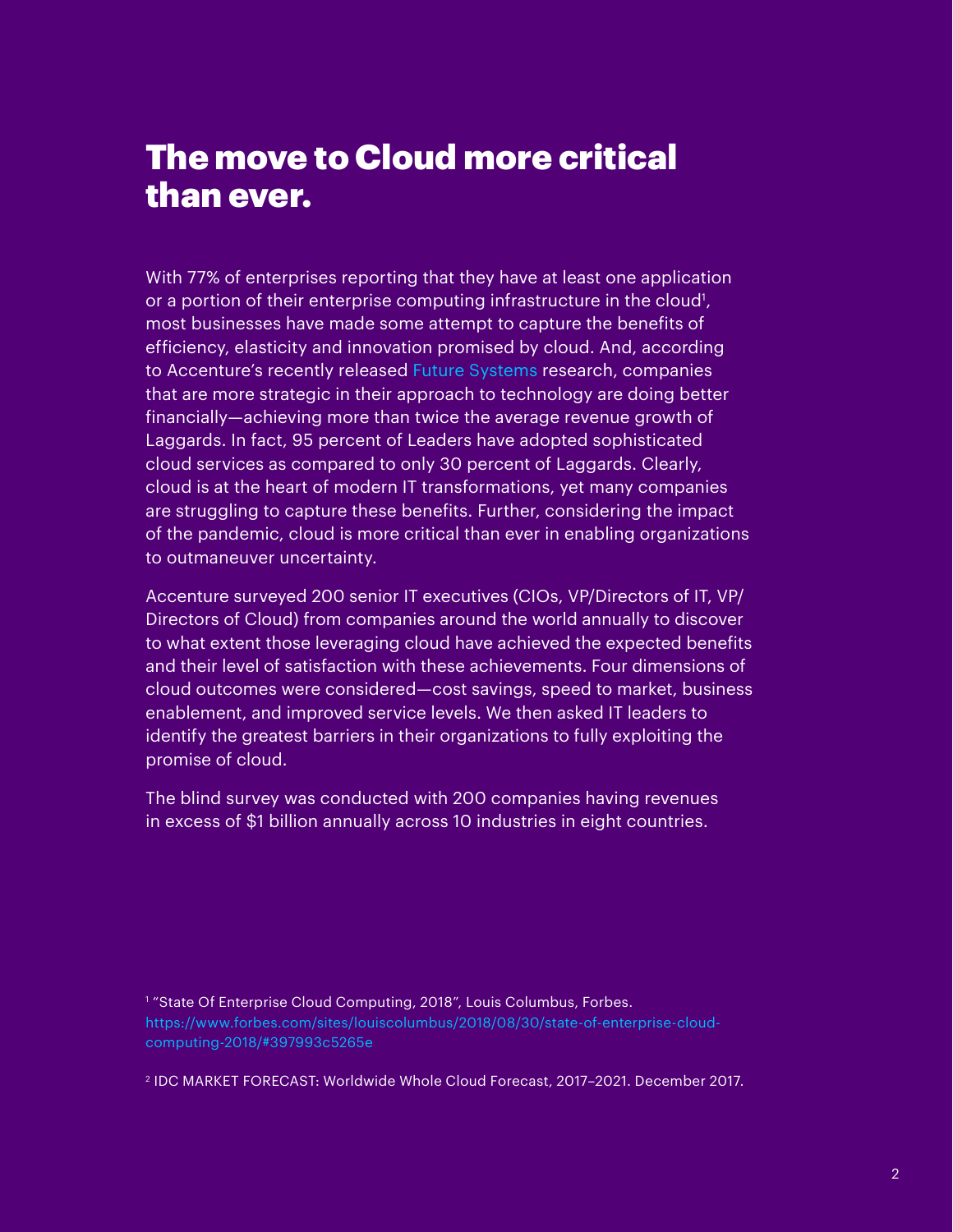## Achieving the full impact of cloud is a Journey

**Nearly two thirds of companies report they have not achieved expected cloud benefits.** 

Like most new technologies, capturing the intended benefits of cloud takes time; there is a learning curve influenced by many variables. Most companies report having achieved some measure of their expected outcomes with 4% of those surveyed indicating they have not achieved their goal. While the vast majority of companies cite achieving some level of their desired outcomes, on average only 35% of companies report they have fully achieved their expected outcomes across the four categories of cost, speed, business enablement and service levels (Figure 1). Further nuances appear as one starts to breakdown the results by degree of cloud adoption and the type of cloud model employed.



#### **Figure 1: Percent of respondents reporting they have "fully achieved"**  their expected cloud outcomes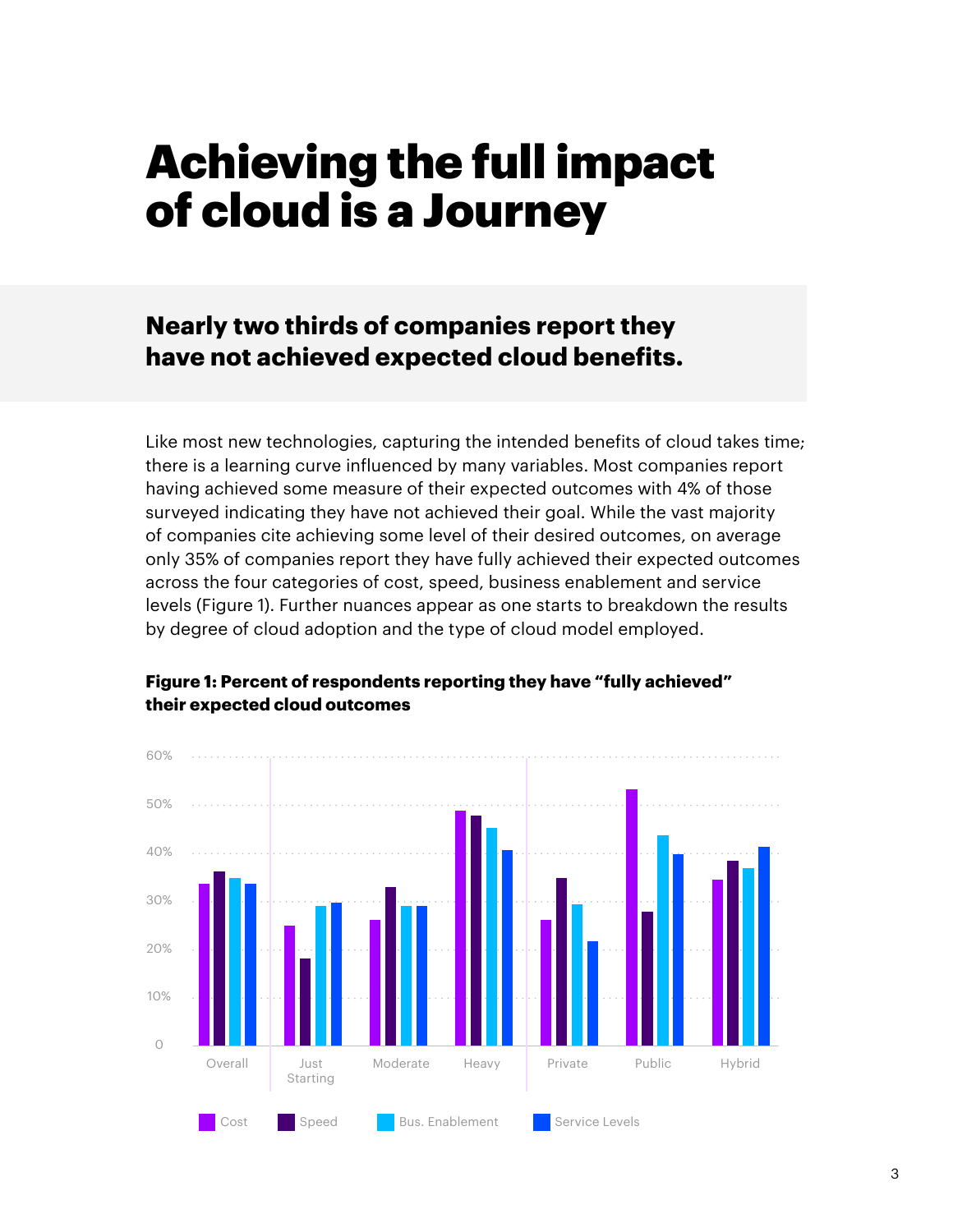### Cloud Adoption

When considering the results based on the degree of cloud adoption, the survey shows that those companies most heavily "in the cloud" are significantly more likely to report having achieved their intended cloud outcomes. Yet, less than 50% of these companies recount full achievement of expected results.

For companies only moderately adopting cloud or early in their journey (1 year or less), realizing the full benefits of cloud are less likely. Generally, 30% or less report having achieved the desired outcomes, and for companies just starting, achieving their speed-to-market goals is particularly challenging with only 18% accomplishing their goal.

### Cloud Model

Similarly, the cloud model employed by organizations appears to have an influence on their ability to capture expected cloud results. Companies employing private clouds tend to lag their counterparts employing public cloud or hybrid models when it comes to fully achieving expected outcomes (28% vs. 42% and 38% respectively). While private cloud users seem to struggle more generally, they are most challenged in achieving desired cost saving and service level improvements. More than half of public cloud users (54%) report having captured their cost saving goals, yet only 28% have experienced their anticipated speed-to-market benefits.

### Company Size

This survey looked at company size according to revenue in three categories—revenues of \$1-\$5 billion, \$5-\$10 billion, and those in excess of \$10 billion. There were not significant differences based on company size, with full achievement of benefits falling on average between 33-36%. The most notable deviation related to large companies and service level improvements where only 28% respondents claim full achievement of expected benefits, though 98% of these companies reported at least partially achieving their objectives.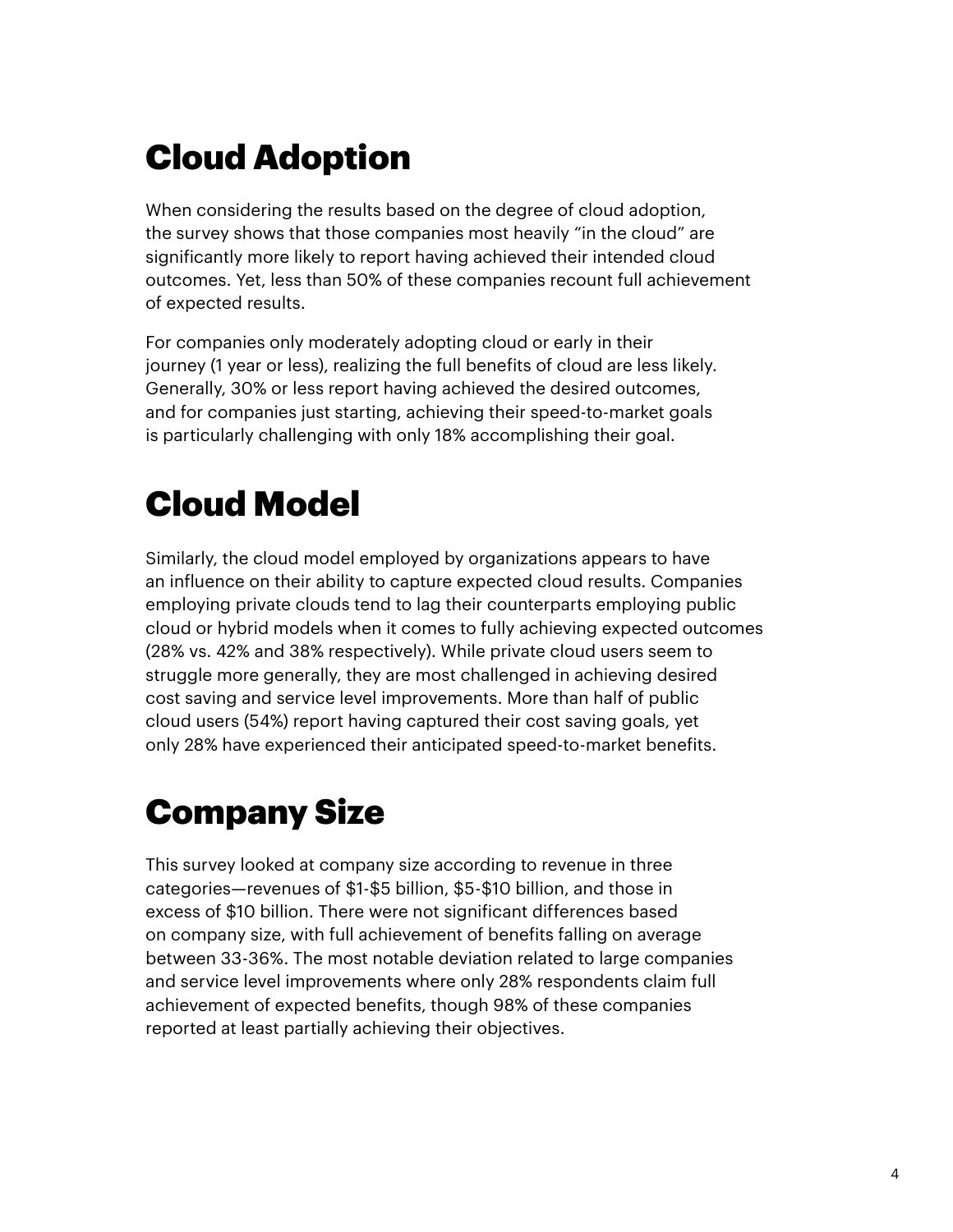## Satisfaction with Cloud Results

**While 96% report achieving some degree of their expected wth cloud outcomes, less than half are "very satisfied" the results.**

As mentioned earlier, most companies surveyed had achieved some measure of success in attaining their desired cloud outcomes. With this in mind, we looked at the level of satisfaction the surveyed executives had with their reported results. In general, respondents indicated satisfaction with cloud results achieved, despite not fully realizing the anticipated benefits. On average, 93% of executives were satisfied (49%) or very satisfied (44%) with the outcomes delivered, indicating that for the most part, clouddriven improvements of any degree were sufficient to clear the bar of minimum expectations. Cost savings proved to be the area where the most dissatisfaction was raised, with 11% acknowledging expectations have not been met. Dissatisfaction with expected outcomes for Business Enablement and Speed to Market came in at 8% and 7% respectively, with only 4% indicating being dissatisfied with progress on Service Level improvements.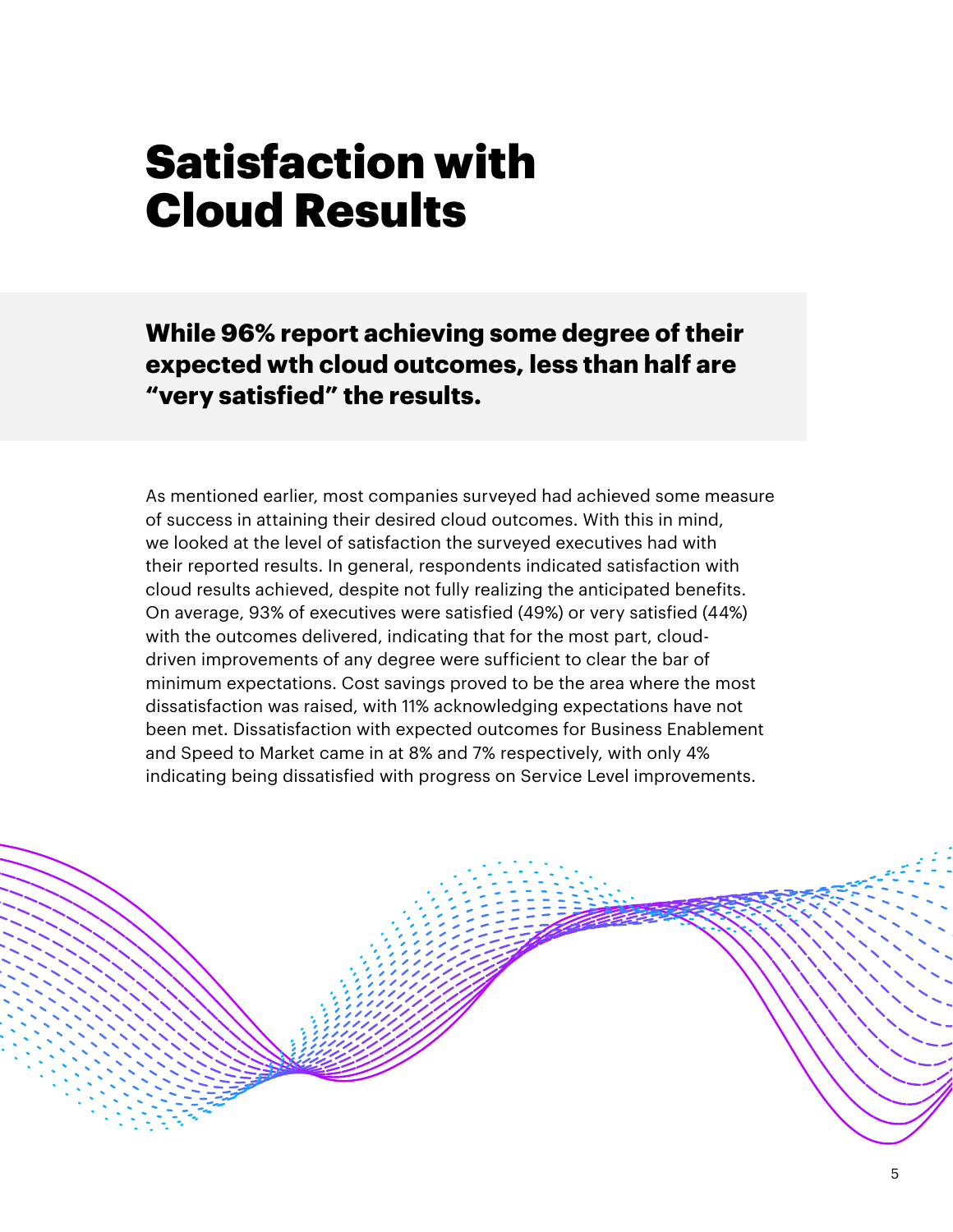### Cloud Adoption

Satisfaction levels based on the degree of cloud adoption, again shows that those in the early stages (88%) or moderately adopting cloud (92%) lag those who have heavily adopted cloud (97%). This is more pronounced when considering those who are "very satisfied" with early adopters at 33%, moderate adopters at 40%, and heavy adopters at 54%. Notable data points include early adopters speed to market satisfaction where only 21% indicated they "very satisfied" and more than one in seven indicating dissatisfaction (15%). Oddly, more than half of those companies moderately (52%) or heavily (56%) in cloud reported they were "very satisfied" with their speed-to-market outcomes. The response for moderate cloud adopters was particularly interesting, while more than half were "very satisfied", on a third reported fully achieving their expected speed-to-market goals (Figure 2).



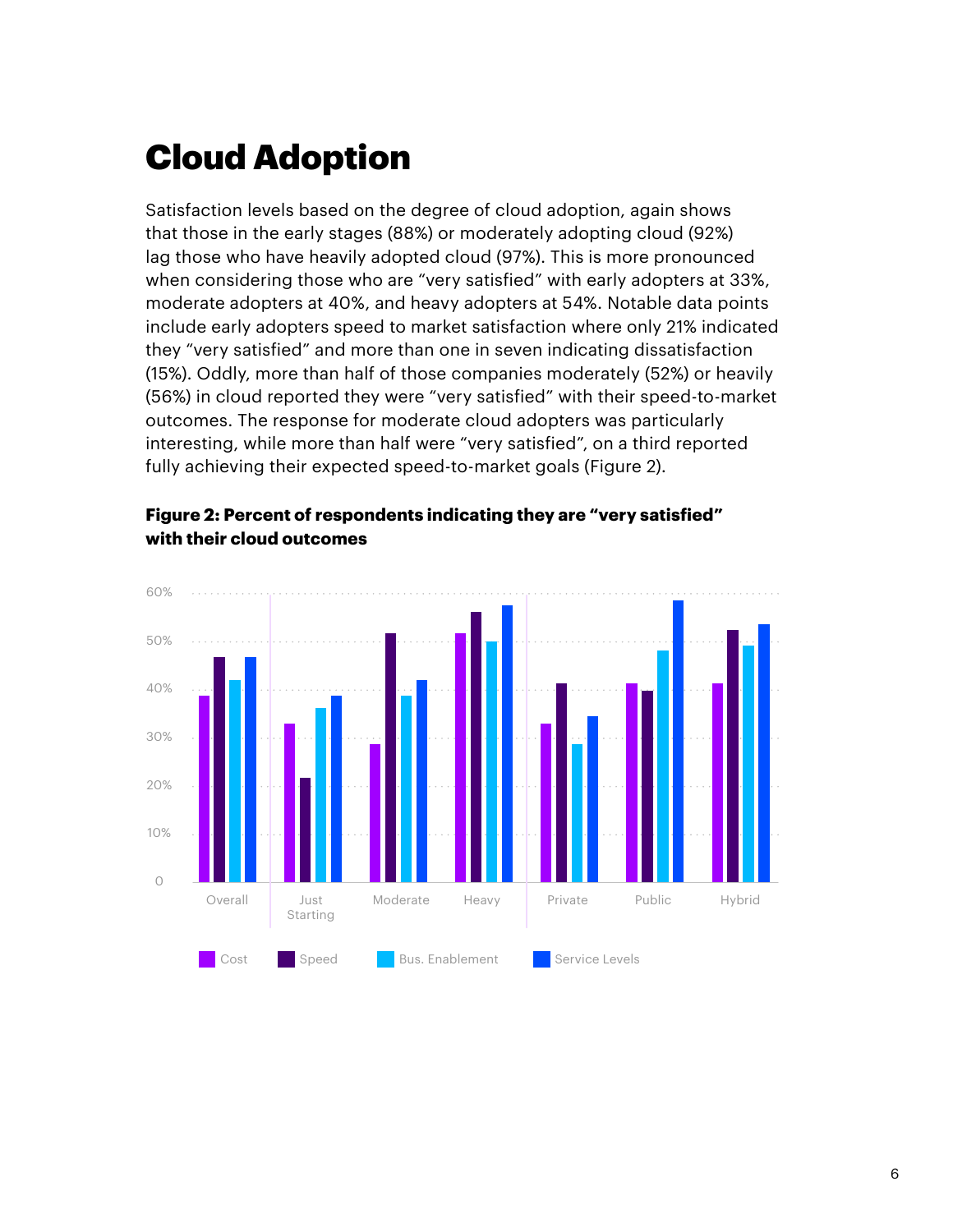### Cloud Model

Satisfaction levels based on the cloud model are relatively even, with those employing private clouds reporting 90% satisfaction, those employing public cloud 92% and those using a hybrid model 95%. When considering those who indicated they are "very satisfied", private cloud users report higher levels of satisfaction (35%) than public (47%) or hybrid cloud users (50%). Its noteworthy that while overall satisfaction was high for Public Cloud users, one in five respondents (20%) indicated dissatisfaction with their business enablement outcomes.

### Company Size

Considering satisfaction based on company size, no company size category reported less than 41% "very satisfied" (\$5-\$10B). Overall satisfaction ("satisfied" and "very satisfied") across all outcome categories met or exceeded 89% for every size company. The one exception was related to large companies (>\$10B) where 16% reported they were dissatisfied with what they had achieved relative to their cost savings goals.

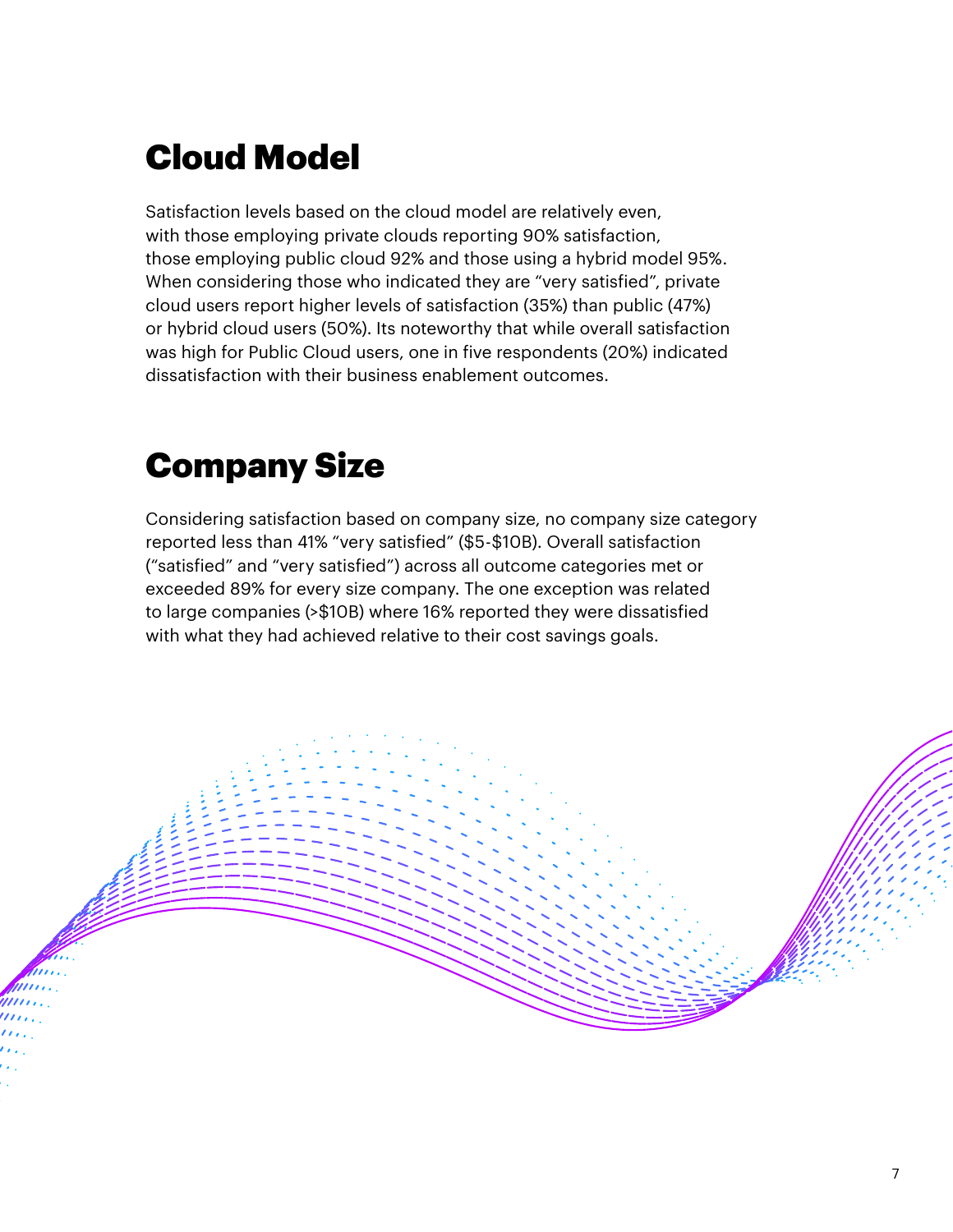## Barriers to fully achieving the promise of Cloud

**While overall satisfaction levels with cloud outcomes on average exceed 90%, only 35% of all respondents report fully achieving their expected benefits.**

That leaves a sizeable 65% that have not fully achieved their expected benefits. We asked our IT leaders to identify and rank the barriers they most experienced in the efforts to drive their cloud agenda and achieve their goals (Figure 3). The barrier noted most frequently by respondents in their top three was "security and compliance risk" (65%), a view echoed across nearly all segments. The second most commonly noted barrier was "complexity of business and organizational change" (55%), with "legacy infrastructure and/or application sprawl" (43%) coming in a third, followed closely by "lack of cloud skills with the organization" (42%).

8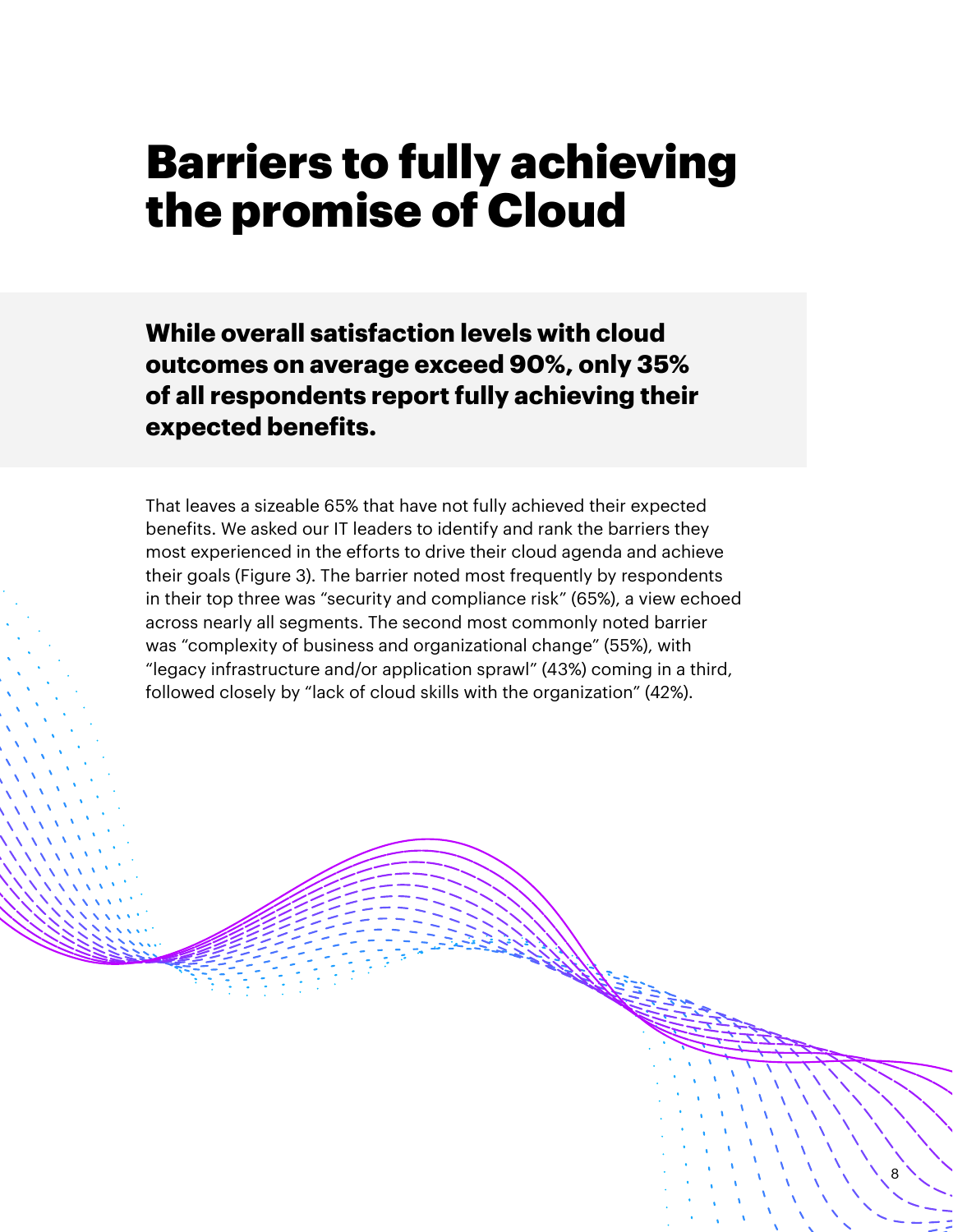

#### **Figure 3: Top 3 barriers to achieving anticipated cloud outcomes**

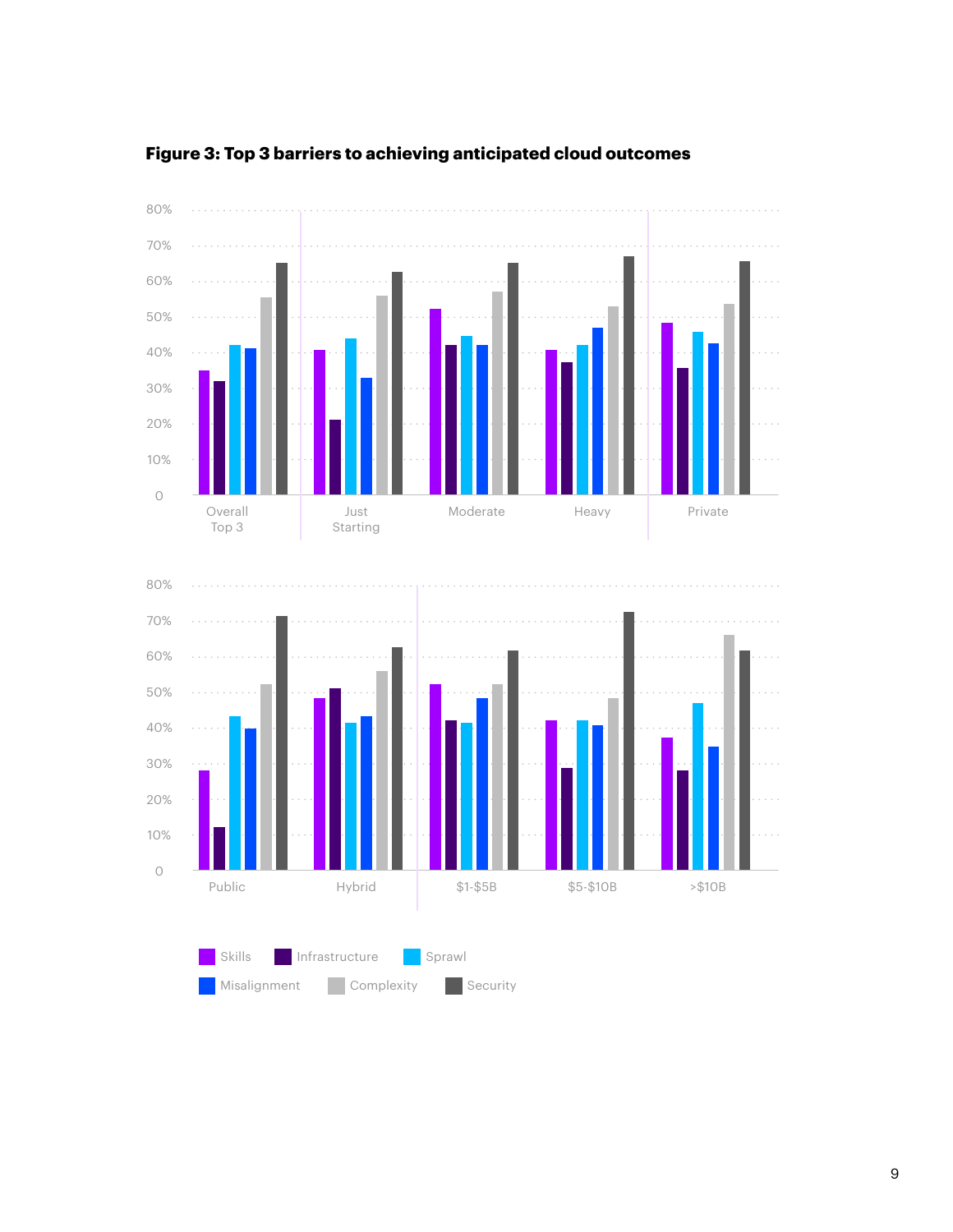### Cloud Adoption

The two most cited barriers across all phases of adoption were consistent with "security and risk compliance" the top concern and "complexity of business and organizational change" second. The third ranked barrier varied with those just starting citing "legacy infrastructure and/or application sprawl", those moderately in the cloud placed "lack of cloud skills within the organization" solidly in third at 52%, while heavy cloud users reported "misalignment between IT and the business".

| Rank | <b>Just Starting</b> | Moderately       | <b>Heavily</b>     |
|------|----------------------|------------------|--------------------|
|      | Security (63%)       | Security (65%)   | Security (66%)     |
| 2.   | Complexity (56%)     | Complexity (58%) | Complexity (53%)   |
|      | Sprawl (44%)         | Skills (52%)     | Misalignment (47%) |
|      | Skills (41%)         | Sprawl (45%)     | Sprawl (42%)       |

### Cloud Model

Cloud model did not seem to influence the top barrier rankings, with "security and compliance risk" and "complexity of business and organizational change" consistently ranked first and second for all cloud models. The third ranked barrier varied by cloud model, private cloud users cited "lack of skills", public cloud users listed "infrastructure and/or application sprawl", and hybrid users identified "infrastructure as a bottleneck".

|    | Rank Private     | Public             | <b>Hybrid</b>        |
|----|------------------|--------------------|----------------------|
|    | Security (65%)   | Security (72%)     | Security (63%)       |
| 2. | Complexity (54%) | Complexity (52%)   | Complexity (57%)     |
|    | Skills (49%)     | Sprawl (44%)       | Infrastructure (51%) |
|    | Sprawl (46%)     | Misalignment (40%) | Skills (48%)         |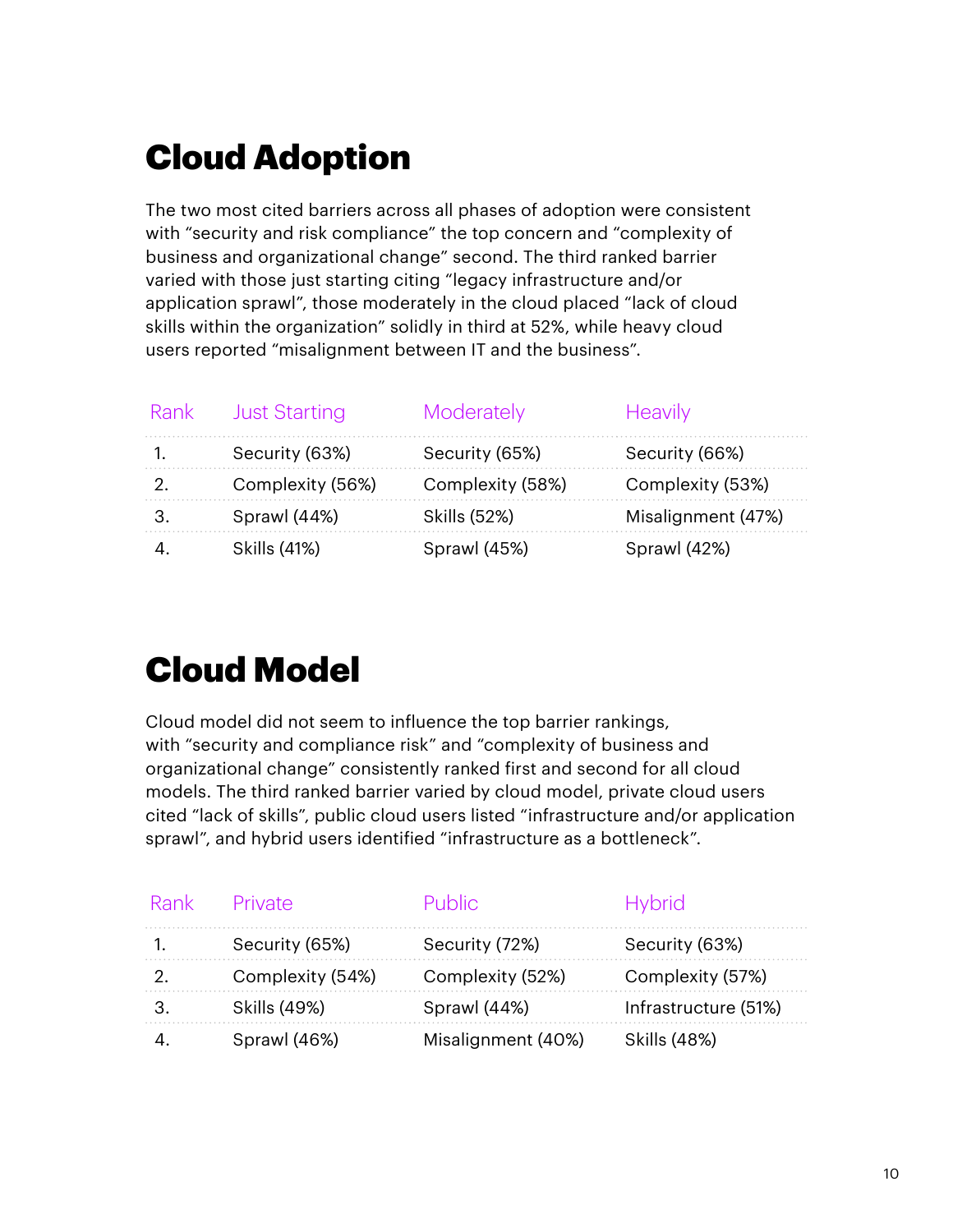### Company Size

Company size seemed to have the greatest influence on top three barriers. Large companies (>\$10B), not surprisingly, identified "complexity of business and organizational change" as the top concern (67%), with "security and compliance risk" ranked second (61%) and "legacy infrastructure and/or application sprawl" ranked third (47%). Small and moderately sized companies (\$1B-\$5B and \$5-10B) ranked security and compliance risk as their top concern (61%) but next viewed lack of cloud skills and complexity of change equally concerning at (53%).

| Rank \$1-5B |                    | \$5-10B          | $$10B +$         |
|-------------|--------------------|------------------|------------------|
|             | Security (61%)     | Security (74%)   | Complexity (67%) |
|             | Skills (53%)       | Complexity (48%) | Security (61%)   |
|             | Complexity (53%)   | Skills (43%)     | Sprawl (47%)     |
|             | Misalignment (48%) | Sprawl (43%)     | Skills (37%)     |

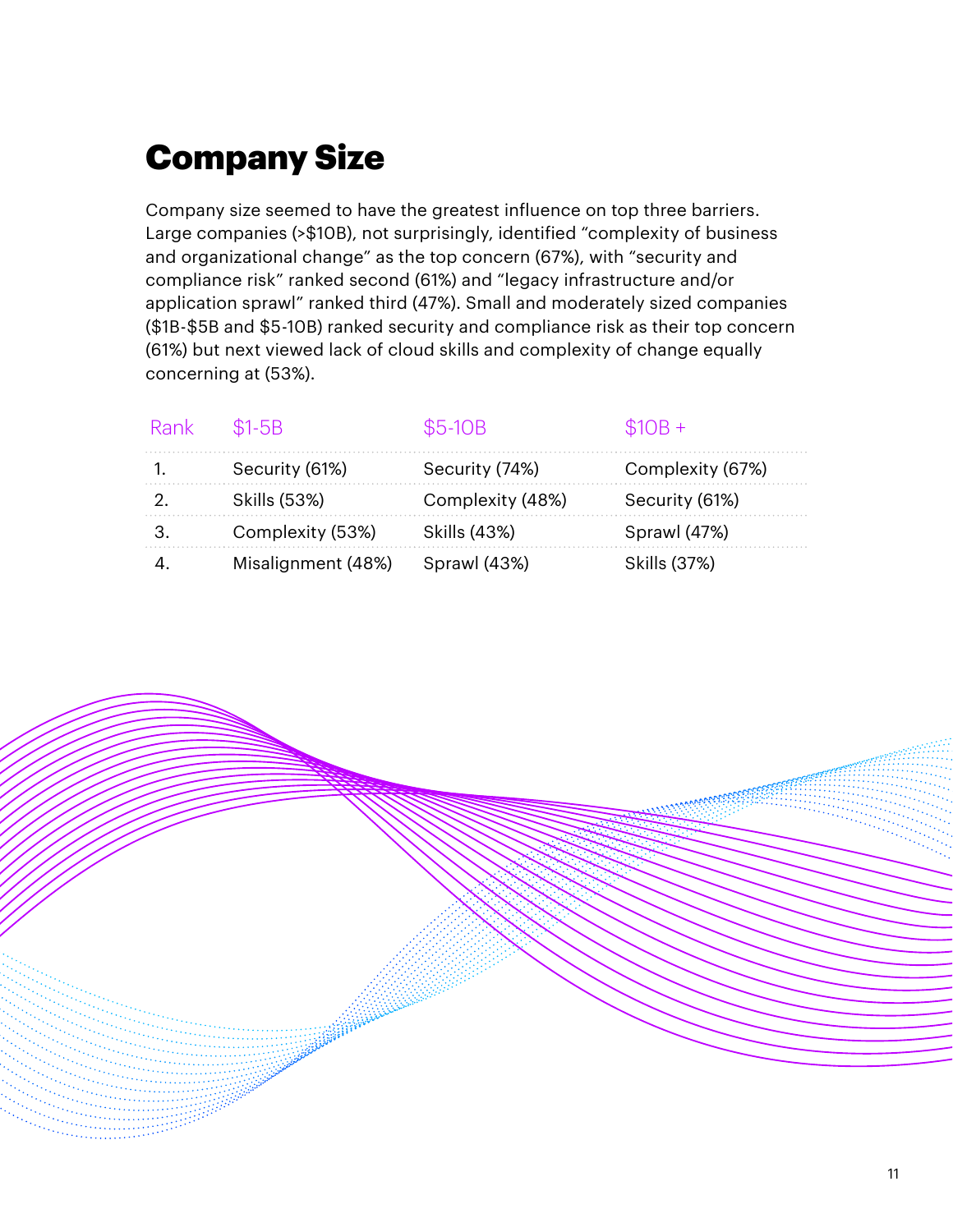## Managed Cloud Services

#### **Access to the right skills and lower cost are the top drivers of cloud managed services consideration.**

One option available to companies in addressing the barriers to achieve the promise of cloud is to leverage a qualified third party to manage their cloud services. We asked our IT leaders to indicate the extent to which they would consider using such services (Figure 4). Overall, 87% those surveyed indicated they would moderately or greatly consider the use of such services. The greatest variance was based on extent of cloud adoption. Those in the early phases of adoption were least likely to consider managed cloud services (73%), while nearly all those heavily in the cloud would consider managed cloud services (99%), with 62% of heavy users stating they would greatly consider them. Similarly, the largest companies showed strong inclination toward the use of managed services (91%), with nearly half (47%) indicating they would greatly consider them.



#### **Figure 4: Consideration of managed cloud services**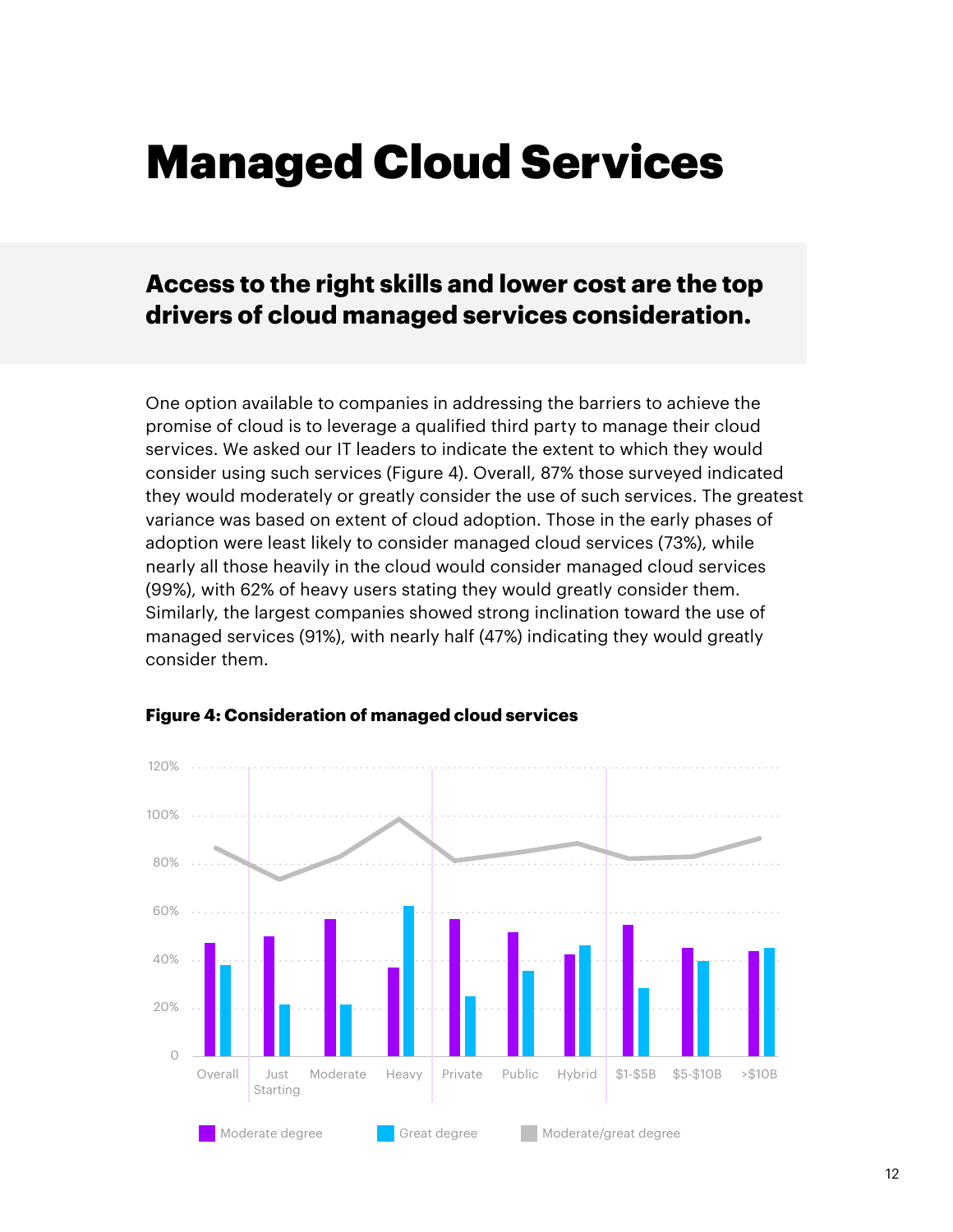## Benefits of Managed Cloud Services

**Managed cloud services is clearly an option on the minds of IT leaders. We asked our survey participants to indicate the top benefits achieved by leveraging managed cloud services across multiple dimensions. (Figure 5).** 



#### **Figure 5: Top benefits for Cloud Managed Services**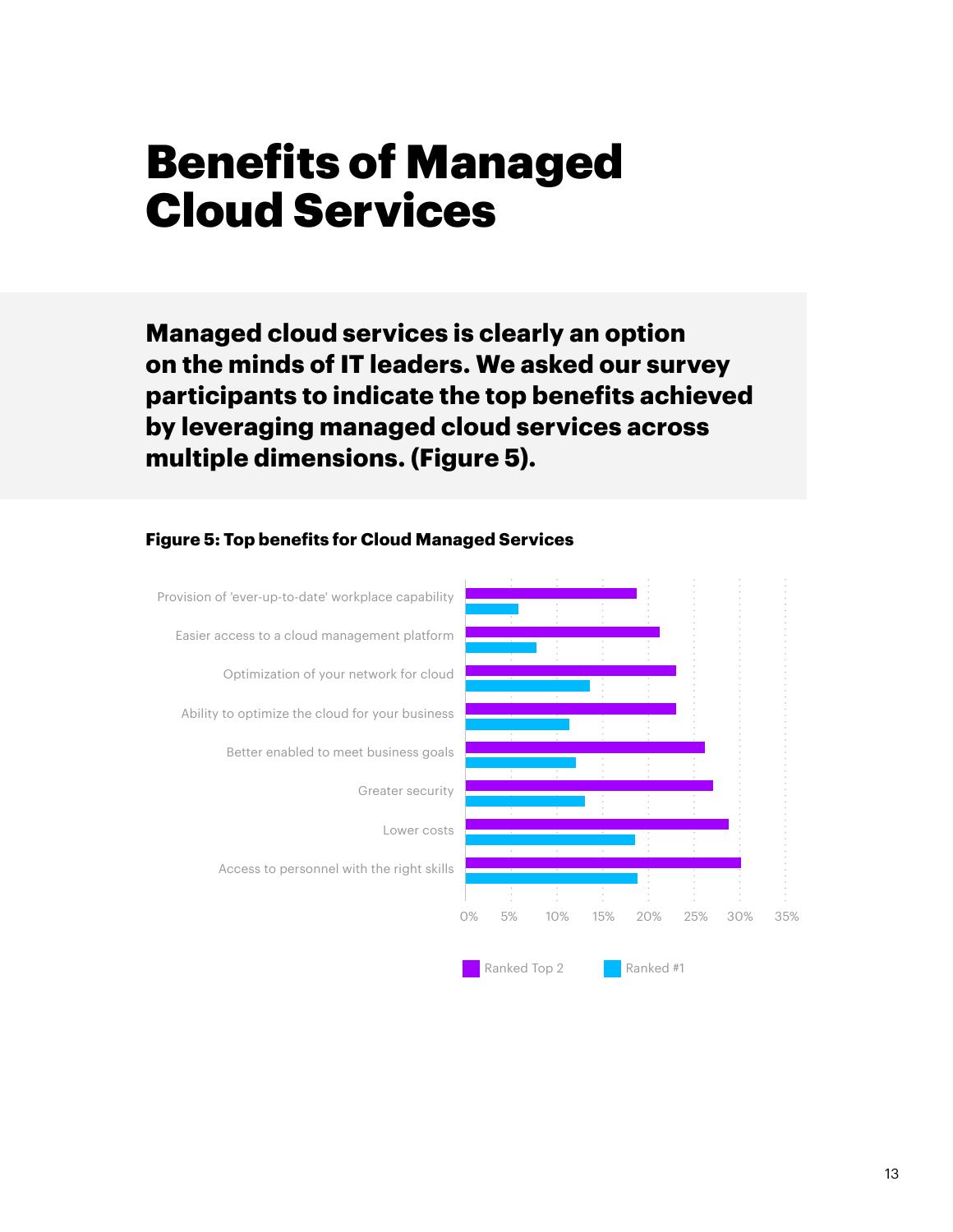The survey respondents identified access to the right skills (19%), lower costs (18%), and optimization of the network (14%) as the top three benefits. When considering those benefits ranked either #1 or #2, access to the right skills remained the most cited benefit (30%), lower costs again came in second (29%), while greater security captured the third spot (27%).

A few other noteworthy points on top benefits by segment:



#### **Public Cloud users**

#1 Security (56%)

#2 Better enable the business to meet goals (48%)



#### **Private Cloud users**

#1 Easier access to cloud management platform (45%) #2 Ever up-to-date workplace capability (41%)



#### **Just started on the cloud**

#1 Easier access to cloud management platform (54%) #2 Better enable the business to meet goals (46%)



#### **Companies with >\$10B revenue**

#1 Security (42%) #2 Lower cost (40%)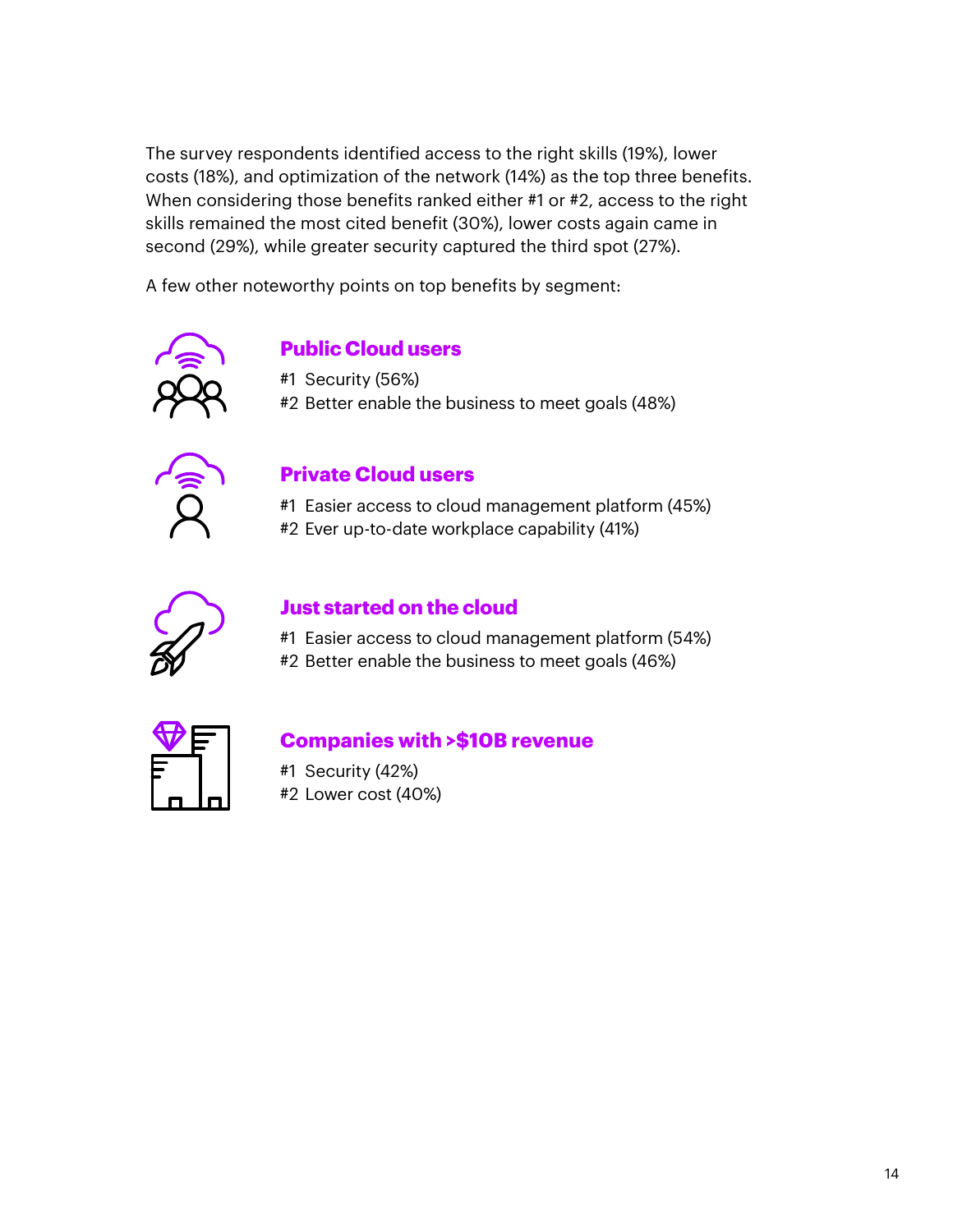### Conclusion

**The cloud has long been cited as a means of achieving a multitude of business benefits including reduced IT costs, faster speed-to-market, better service levels and as a key enabler of the digital business.**

The companies surveyed reinforce this view with 96% indicating they have at least partially achieved their expected outcomes across these four areas. Further, most are satisfied with the results achieved. Fully achieving the anticipated benefits, however, proves much more difficult, with 65% reporting they have yet to realize the full impact they anticipated. When asked about the barriers preventing full realization, security/compliance risk (65%) and the complexity of the change required of the business (55%) were the clear top two challenges. Managed Services was viewed as a means of addressing many of these challenges, with 87% of respondents indicating they would consider using these services. Access to the right skills, lower cost, and greater security were the top three most commonly cited benefits, respectively. While great advances have been made in the adoptions and application of cloud, there remains untapped benefits for those companies that can overcome the barriers shielding them.

The need for the efficiency and agility offered through cloud has never been greater. Those companies that fail to rapidly expand their use of cloud and exploit these benefits risk falling even further behind those who do.